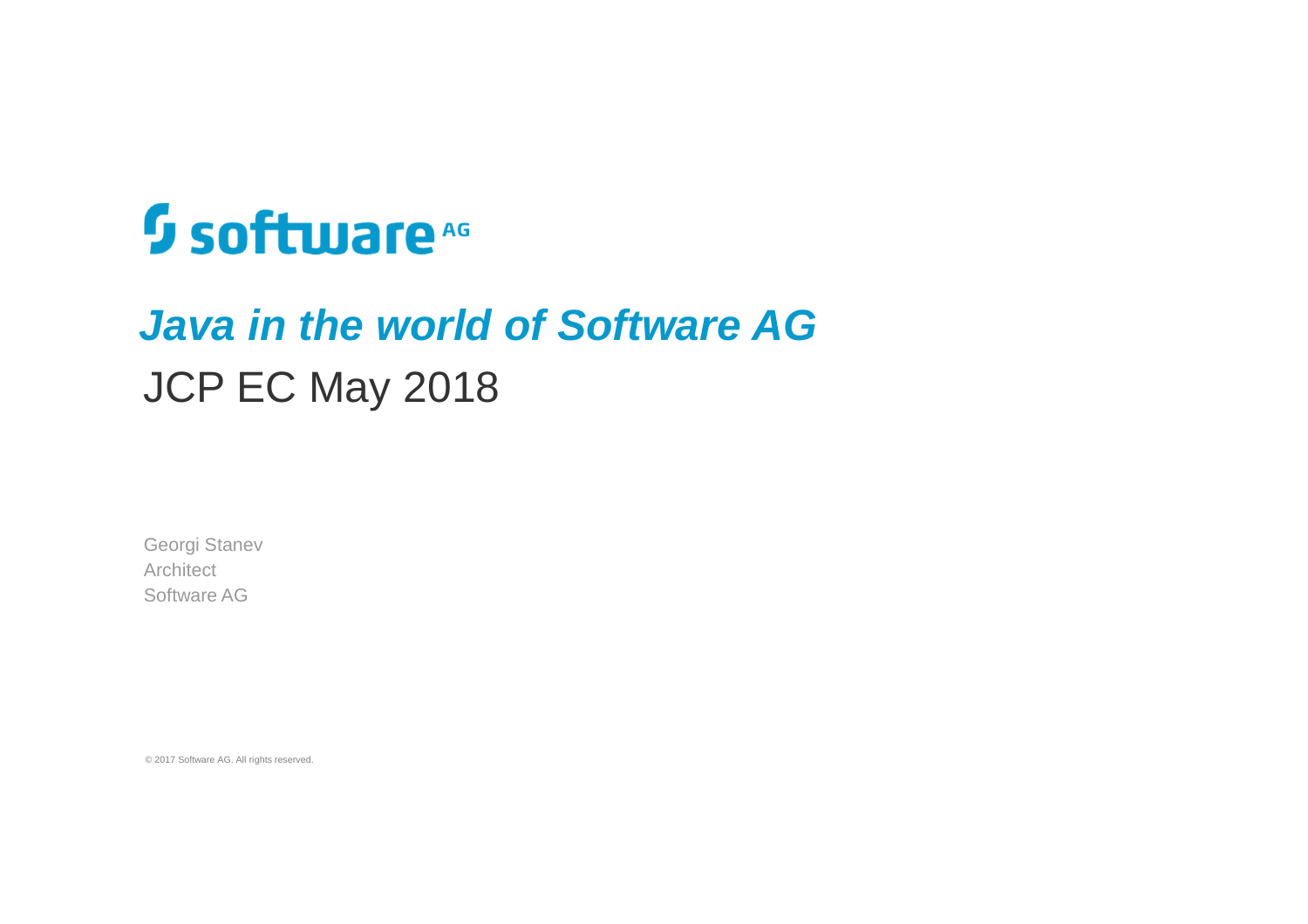### **History of the Software AG**

• **<sup>1969</sup>**

The concept for an adaptable and extremely versatile database management system grows out of extensive experience gained from data processing applications and the development of the first software products.

• **<sup>1971</sup>**

Adabas (adaptable database system) is launched for the first time. Adabas is a high-performance database that provides the users with the information they need quickly and flexibly.

• **<sup>1973</sup>**

Software AG's first user conference takes place in New York with ten participants in attendance. Over the next few years, Software AG product users form user groups in Germany, the USA and a host of other countries

#### • **1976 – <sup>1979</sup>**

 Development and release of Natural. This is an application programming language that makes it much more economical for individual customers to create data processing applications. The product got its name because it supports the natural working method of the developer.

2 | © 2017 Software AG. All rights reserved.

### $\mathfrak g$  softmare  $\mathfrak g$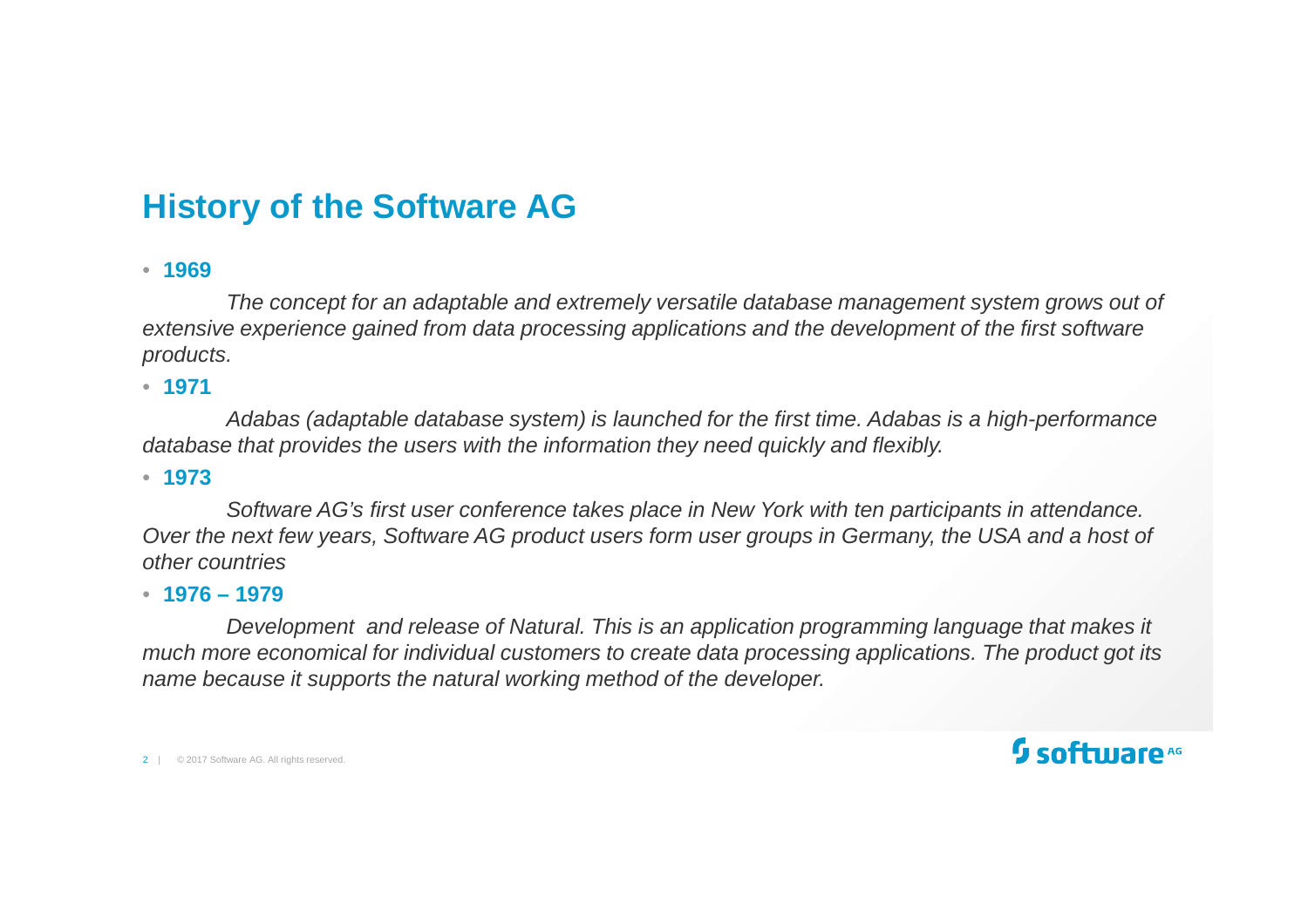### **History of the Software AG**

• **<sup>1987</sup>**

Software AG directs its product strategy towards open integrated software architecture (Open ISA). ISA provides the basic architecture for developing new functions in an integrated way, allowing users to make use of new technical possibilities without making major changes to their existing application systems.

#### • **1988-1997**

Growing market share worldwide.

Adabas is now running in different systems – Mainframe, DEC/VAX computers, UNIX etc

The JDK 1.0 was released in 1996

#### • **<sup>1998</sup>**

Software AG introduces Bolero, a software platform for e-commerce based on Java technology. At 1.2 million lines of Java code, Bolero is one of the largest Java applications in this time.

#### • **<sup>2000</sup>**

Software AG introduces the Tamino XML Platform – the world's first product platform entirely based on XML.

3 | © 2017 Software AG. All rights reserved.

### $\mathfrak g$  software  $\mathfrak e$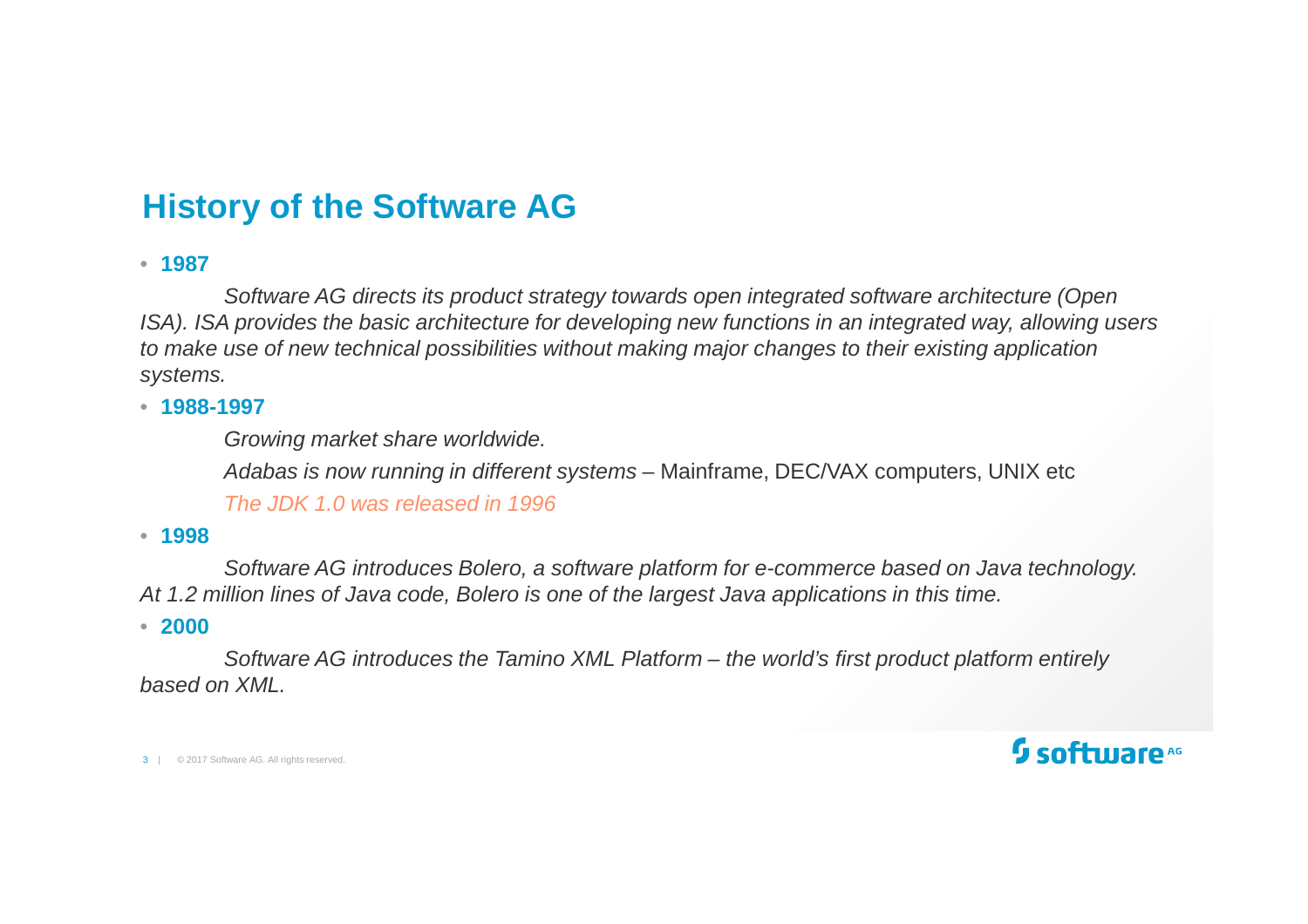### **History of the Software AG**

#### • **<sup>2007</sup>**

Software AG successfully acquires webMethods, Inc. (NASDAQ: WEBM) a leading business integration and optimization software company. With a deal value of \$546 million, this merger was one of the largest pure software deals in the history of the European IT industry. The combination creates a new global leader in business infrastructure software with over 4,000 enterprise customers worldwide and is one of the largest independent vendors in the rapidly growing Service-Oriented Architecture (SOA) and Business Process Management (BPM) markets.

#### • **post 2007**

Acquiring various products over the years.

4 | © 2017 Software AG. All rights reserved.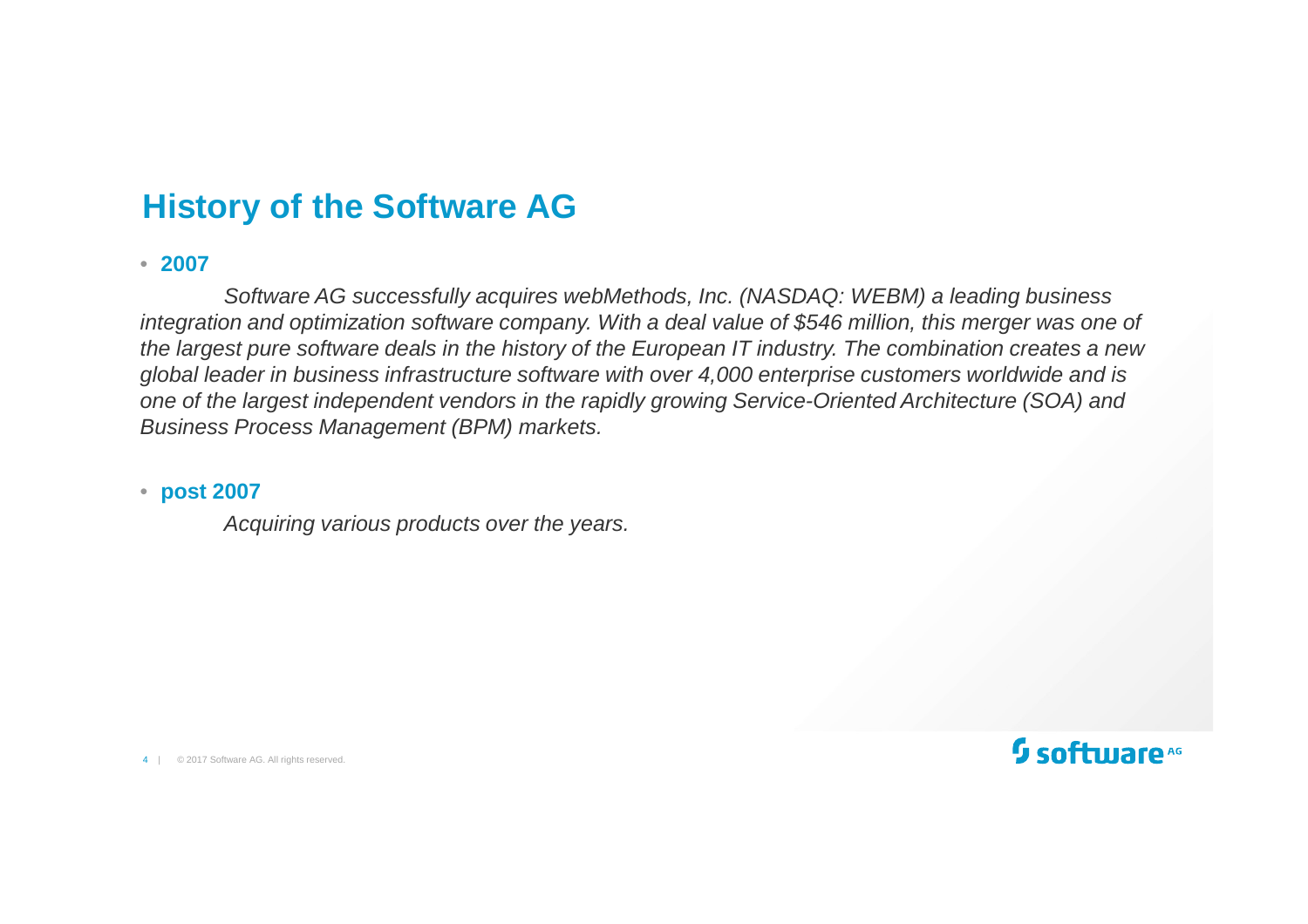### **PERIOD OF ACQUISITIONS**

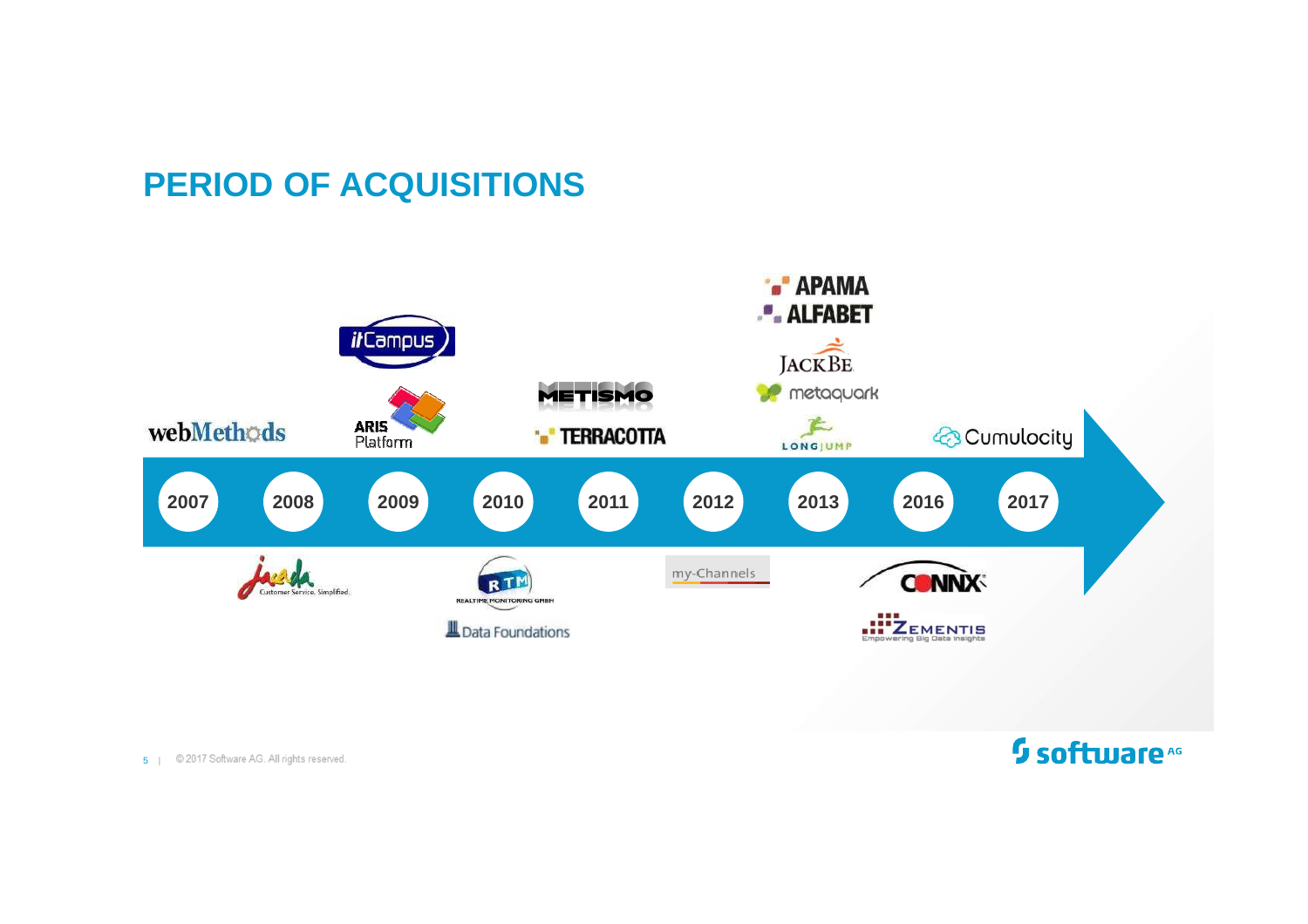### **CHALLENGES WE HAVE TO FACE**

o Increase repeatable patterns across the product range

- $\circ$  Minimize different solutions of the same problems: launching, class loading
- o Reduce cost of maintaining redundant implementations
- o Avoid fragmented runtimes with a variety of interconnected configurations

6 |

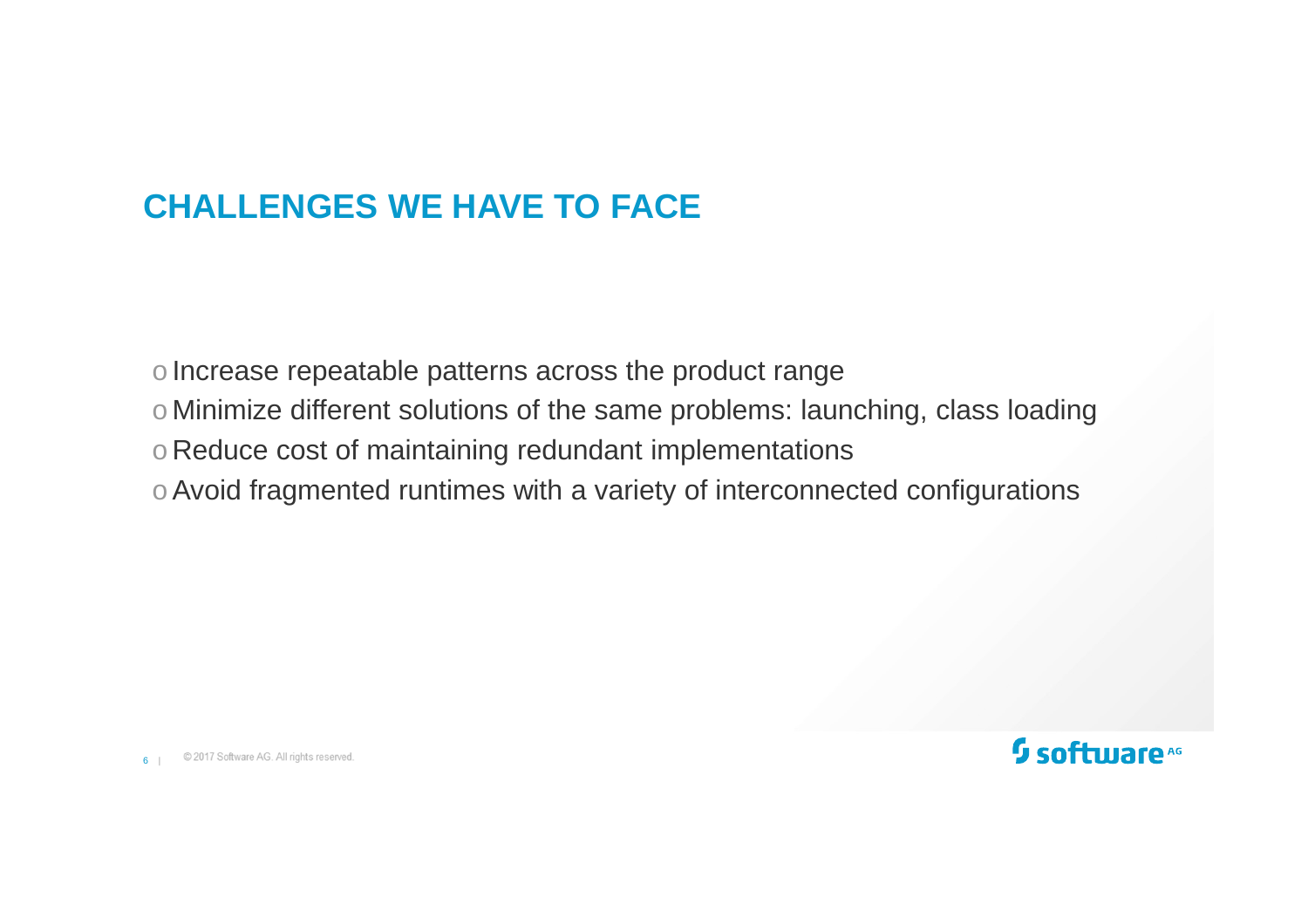#### **Software AG Common Java Platform**



 $7 \mid$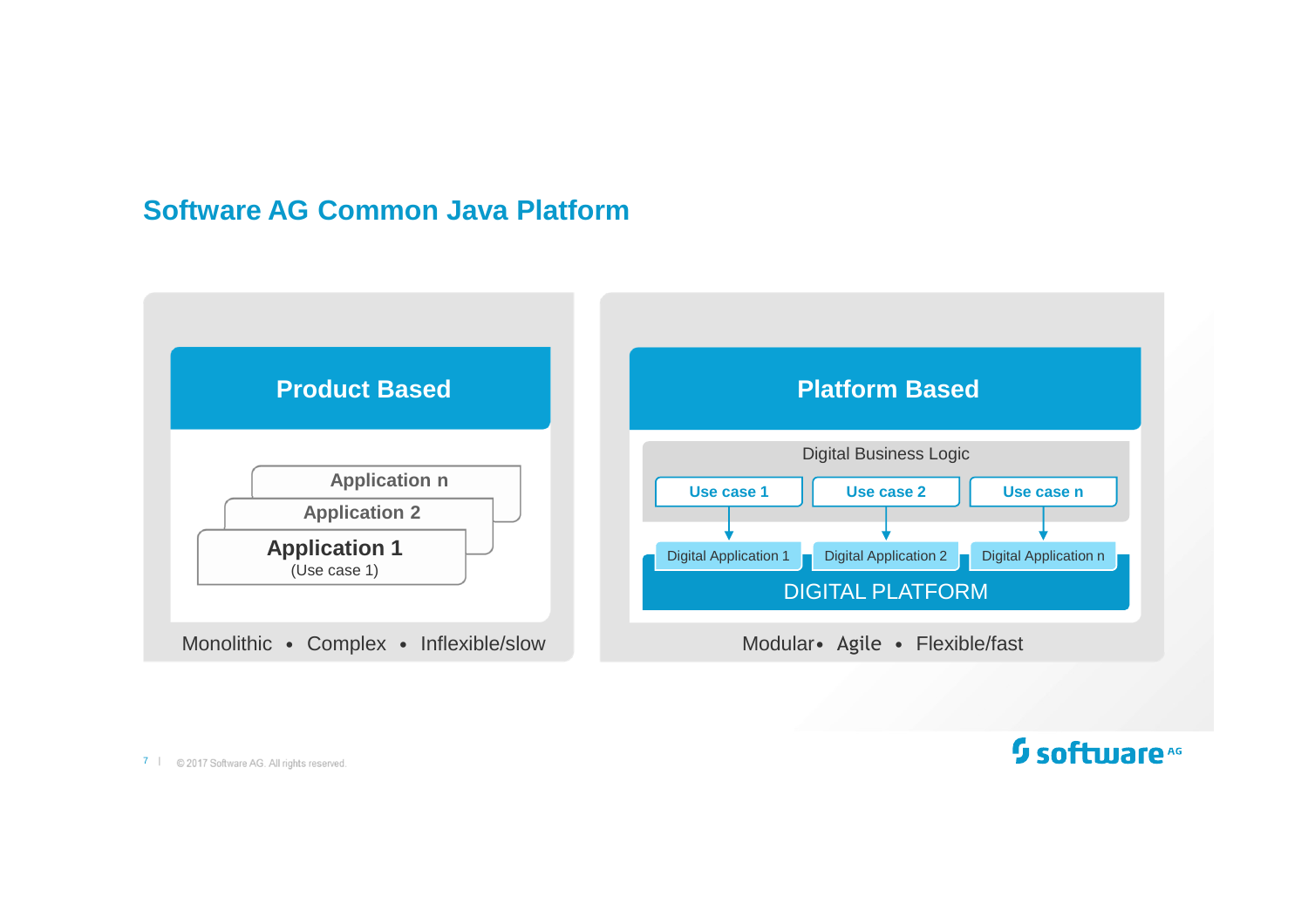### **Software AG Common Java Platform (2010)**

We need of reliable modular system allowing dynamic provisioning and dependency management across different components.

- $\triangleright$  Create internally
	- Time to Market
	- Risk of failure
- JEE Based
	- Constrained programming model
- OSGi Based
	- Modular architecture and effective approach to normalized platform
	- $\checkmark$  Component inventory naturally created from bundle dependencies

#### Jigsaw was started at 2008 but 2 years late still not clear about its future .

Our choice was to build the platform based on OSGi.

8 |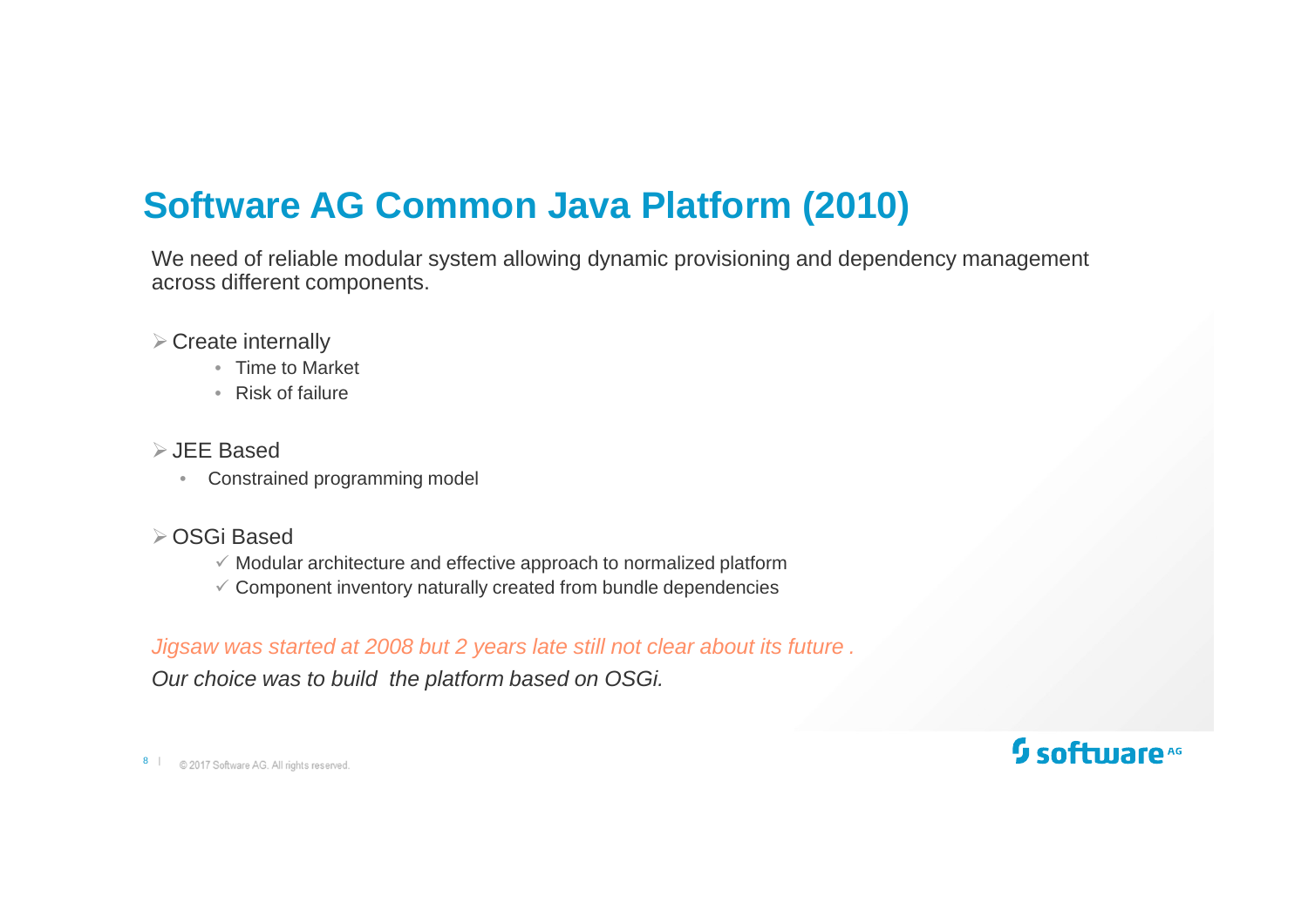### **OSGi as a basis of Common Java Platform**

- $\triangleright$  Building dynamic runtimes
- $\triangleright$  Sharing functionality
- $\triangleright$  Integrating external components
- $\triangleright$  Building common patterns across products
	- Configuration
	- Monitoring
	- Management
	- Logging etc.

#### OSGi – Java open points

- Java Service provider
- Java Module Systems

| Use case 1<br>Use case 2<br>Use case n<br><b>Digital Application 1</b><br><b>Digital Application 2</b><br>Digital Application n<br><b>External components</b><br>Shared components<br>Mgnt & Monitoring | <b>Digital Business Logic</b> |  |  |  |
|---------------------------------------------------------------------------------------------------------------------------------------------------------------------------------------------------------|-------------------------------|--|--|--|
|                                                                                                                                                                                                         |                               |  |  |  |
|                                                                                                                                                                                                         |                               |  |  |  |
|                                                                                                                                                                                                         |                               |  |  |  |
|                                                                                                                                                                                                         |                               |  |  |  |
|                                                                                                                                                                                                         |                               |  |  |  |
|                                                                                                                                                                                                         |                               |  |  |  |
|                                                                                                                                                                                                         |                               |  |  |  |
|                                                                                                                                                                                                         |                               |  |  |  |
|                                                                                                                                                                                                         |                               |  |  |  |

@ 2017 Software AG. All rights reserved. 9 |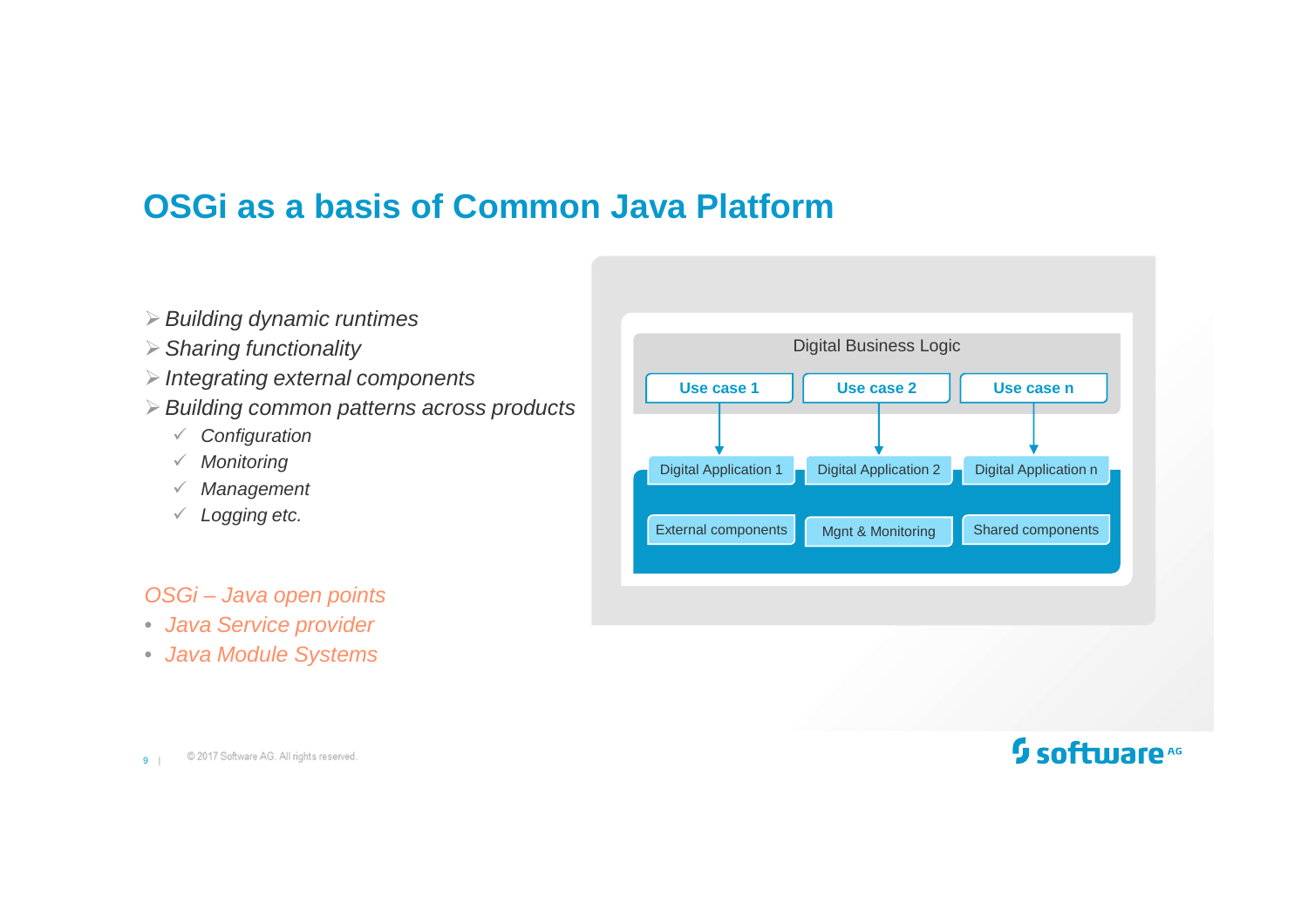### **Java Platform in a basis of Digital Business Platform**